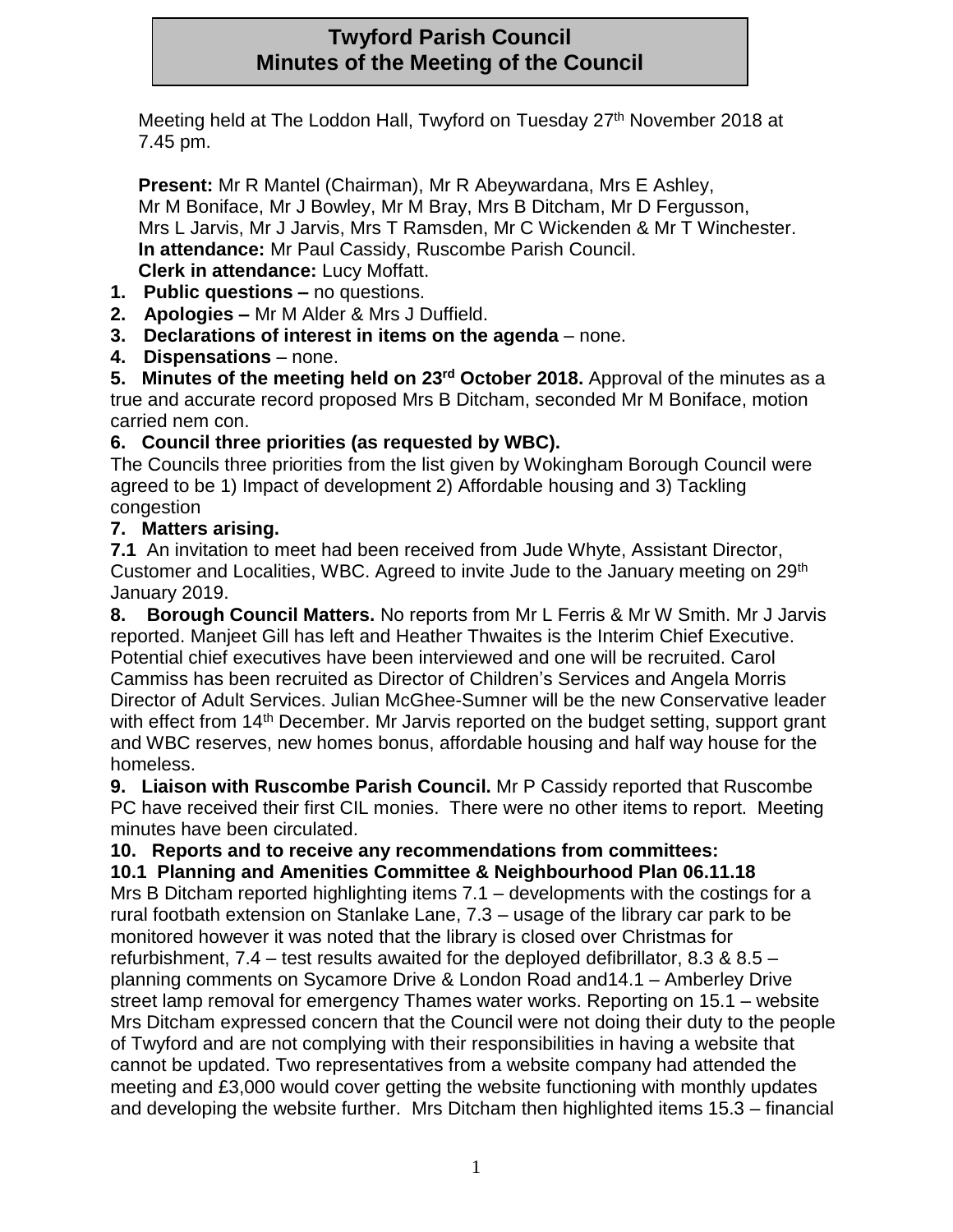savings on the clock service, 15.4 – air quality plan meeting and 16.1 – Wargrave Road speed sign is still awaiting replacement by WBC.

The Committee **RECOMMEND to Full Council** to nominate a HBUG committee representative. A Councillor should be selected from the Full Council who uses the trains regularly. There being no nominations this item will be referred back to the Planning and Amenities committee.

Mrs B Ditcham reported on the Neighbourhood Plan committee meeting. Attendance was good and the flyer has been confirmed with a green background. Mr D Fergusson expressed concern over political association with the flyer being delivered with the Liberal Democrats literature. This was dismissed as the committee are using free resources and often leaflets are delivered together with no association to each other. A plea was put out to councillors to assist with the delivery of the flyers.

**10.2 Parish Lands Committee 13.11.18** Mr J Bowley reported highlighting items 7 – visit from architect Anne Owen, 10.2.1 & 10.4.1 allotments available, 13.1 licence for usage of resident access gate, 13.2 - meeting with a company about replacing the cctv and King George V recreation ground and 13.3 tennis club lease.

The committee **RECOMMEND to Full Council** payment of solicitor invoice £1,232.50 for traveller representation. Motion carried unanimously.

**10.3 Finance and General Purposes Committee** – no meeting held.

**10.4 Fete Committee 27.11.18** Mr M Bray reported. The main entertainment had been discussed and quotes will be sought for the January meeting. The committee

**RECOMMEND to Full Council** donation of the car park takings to be split equally between the Twyford Snooker Club and Twyford Youth Centre. Motion carried unanimously. The budget for the 2019 event had been agreed at £8,900 and as this is being allocated within the 2019 precept it was deemed not necessary to vote on as a recommendation.

### **10.5 Other representatives reports**

10.5.1 Twinning report – Mrs E Ashley reported that the last meeting was cancelled and the next meeting will be held on  $9<sup>th</sup>$  January 2019. The remembrance events both in Twyford and Cuincy had gone very well. Mrs Ditcham, who had attended on the Council's behalf, reported on the Cuincy event which included a trip to the Nestle factory, concerts, dinners, exhibition and emotional laying of wreaths. Mrs Ditcham asked that a formal letter be sent to Cuincy on behalf of the Council. Mr Mantel reported on the wreath laying in Twyford attended by Jean-Claude the deputy mayor of Cuincy.

10.5.2 Community Hub meeting (JB) No meeting.

10.5.3 Twyford in Bloom meeting (MB) No meeting.

10.5.4 NAG meeting (EA & CS) No meeting.

10.5.5 Meet your councillor session 10.11.18 Mrs T Ramsden and Mr M Bray had attended. A Springfield Park resident had attended complaining about a land rover persistently parking on a parking restricted area.

10.5.6 Twyford Together Executive 12.11.18 Mrs B Ditcham reported that she had not been able to attend the meeting because she was in Cuincy. Mr Rob Yeadon is now Chairman. She reported on events on  $1<sup>st</sup>$  December – Colleton School tea party for seniors in the village and  $7<sup>th</sup>$  December – Christmas Fayre.

10.5.7 TRCA AGM 22.10.18 Mr J Bowley reported that the bar is still not taking enough money.

10.5.8 BALC AGM 14.11.18 Minutes have been circulated. Mr Mantel reported on the temporary arrangement with Hampshire Association for Local Council to provide BALC's services. A talk had been given by the NALC chief executive.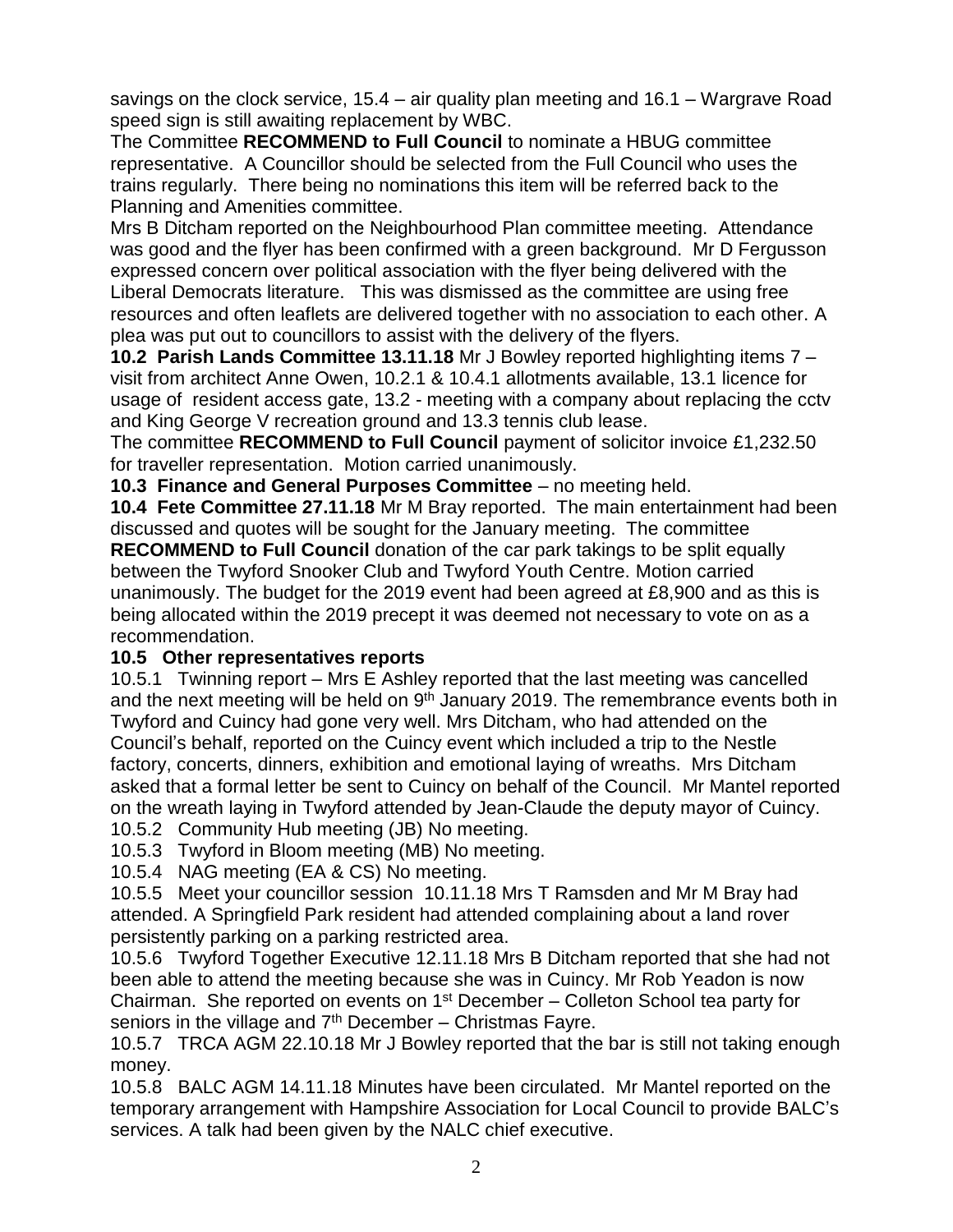**11. Clerk's report – website** The clerk expressed her disappointment that the Planning and Amenities committee had not welcomed the quote to get the website up and running. The committee had asked the Clerk to speak to the web designers to find out if they would update Wordpress, update plugins, upload backlog of content and update the current instruction manual for £200. This is an unreasonable expectation. The clerk reported that in the last  $7 \frac{1}{2}$  years the website has rarely been working. The clerks have not been able to update content for 9 months and therefore the list of councillors and members interest forms are not up to date and the annual account and audit notice cannot be displayed. There is a requirement that the council publish this information on a public website. The council's privacy notice and GDPR notices and policies should also be available as well as meeting minutes. The quote of £490 to get the website up and running followed by £175 per month for 5 hours work would allow for the website to be updated with the allotment, burial and fete notices, forms and prices. Pages for the Fete and Neighbourhood Plan are also required. The annual cost, the clerk reported, would be less than 1/3 of the cost of the Fete budget. The clerk asked for the Planning and Amenities committee to move this forward at their next meeting. Mr D Fergusson asked why the website is within the Planning and Amenities remit and not the Finance Committee's. Mr J Bowley reported that information had been requested from Fasthost on the Apps and Stacks hosting. Mr R Abeywardana reported that this information has been circulated and the Council should be letting residents know the good work the Council is doing. There was general support for progressing with the website quickly at next weeks Planning and Amenities committee meeting. The clerk also reported computer issues and it was agreed that the clerk should take up references with the support company as soon as possible.

**12. Items to be discussed at the next meeting** To review the committee ownership of the website.

**13. Correspondence (circulated to councillors by email):**

13.1 WBC Next Steps Towards Carefully Planned Development In Borough (circulated 19.10.18) Noted.

13.2 Police & Crime Bulletin for October 2018 - Thames Valley Chief Constable to retire after 32 years in policing and more... (circulated 19.10.18) Noted.

13.3 Invitation to ReadiBus AGM on Wednesday 24th October 2018 (circulated 19.10.18) Noted.

13.4 CCB Training Events & AGM (circulated 19.10.18) Noted.

13.5 WBC News: Personal Canvassers To Ensure Residents Don't Lose Their Right To Vote (circulated 19.10.19) Noted.

13.6 Wokingham Borough Community Conference 06.12.18 (circulated 19.10.18) Noted.

13.7 NALC AGM Circular 2 - Agenda and Papers, NALC AGM, Wednesday, 31 October 2018 (circulated 19.10.18) Noted.

13.8 WBC News: Final phase delay for Superfast Berkshire (circulated 25.10.18) Noted.

13.9 WBC News: Repairs and improvements at Twyford Library (circulated 29.10.18) Noted.

13.10 WBC NEWS Director of Children's Services appointed at Wokingham Borough Council (circulated 29.10.18) Noted.

13.11 Ruscombe Parish Council meeting 7th November 2018 (circulated 05.11.18) Noted.

13.12 <sup>2</sup> NALC Chief executive's bulletin (circulated 08.11.18) Noted.